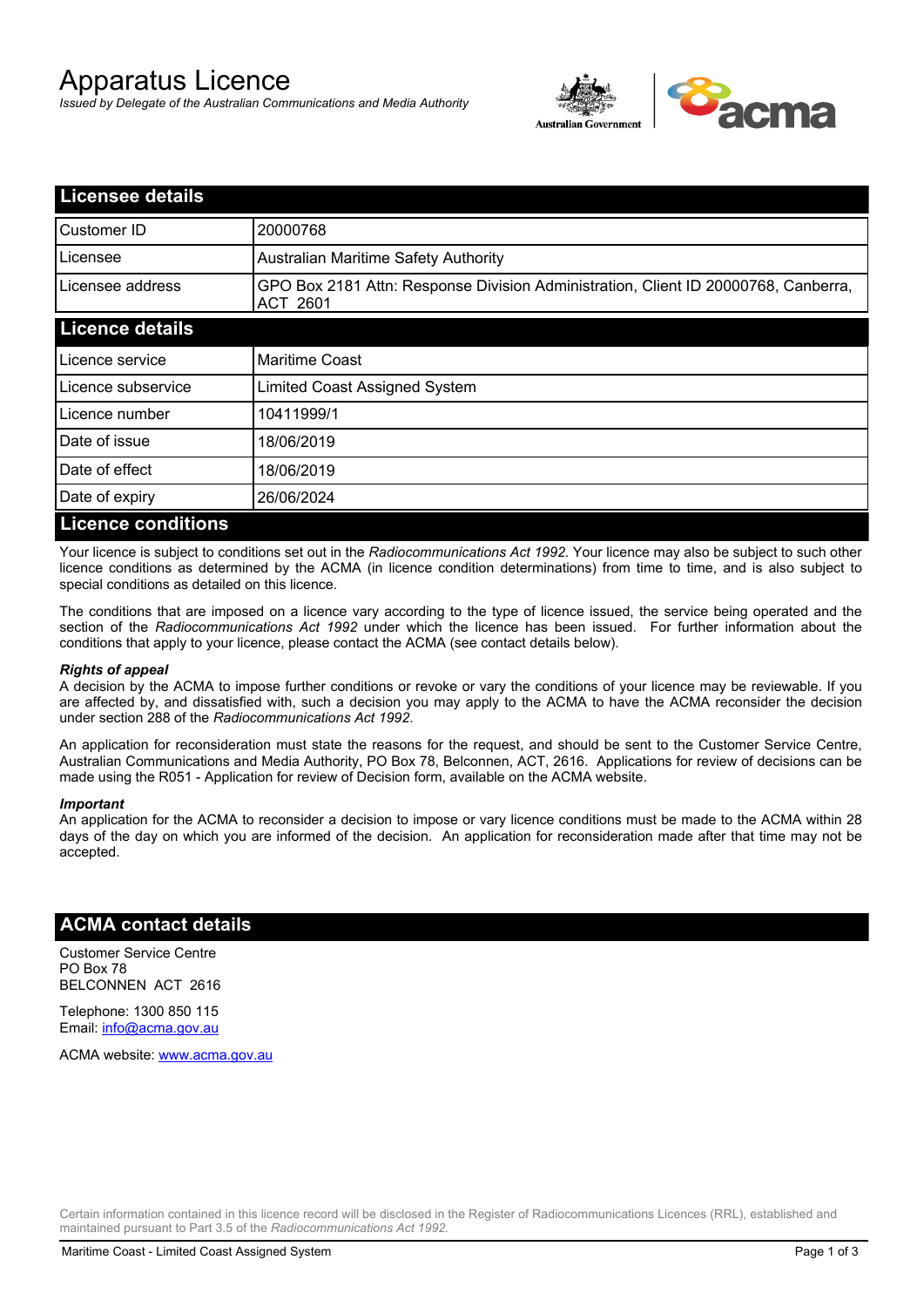# **Advisory Notes applying to licence no.: 10411999/1**

Conditions applicable to the operation of Limited Coast Assigned System authorised under this licence can be found in the Radiocommunications Licence Conditions (Apparatus Licence) Determination and the Radiocommunications Licence Conditions (Maritime Coast Licence) Determination. Copies of these determinations are available from the ACMA and from the ACMA home page (www.acma.gov.au).